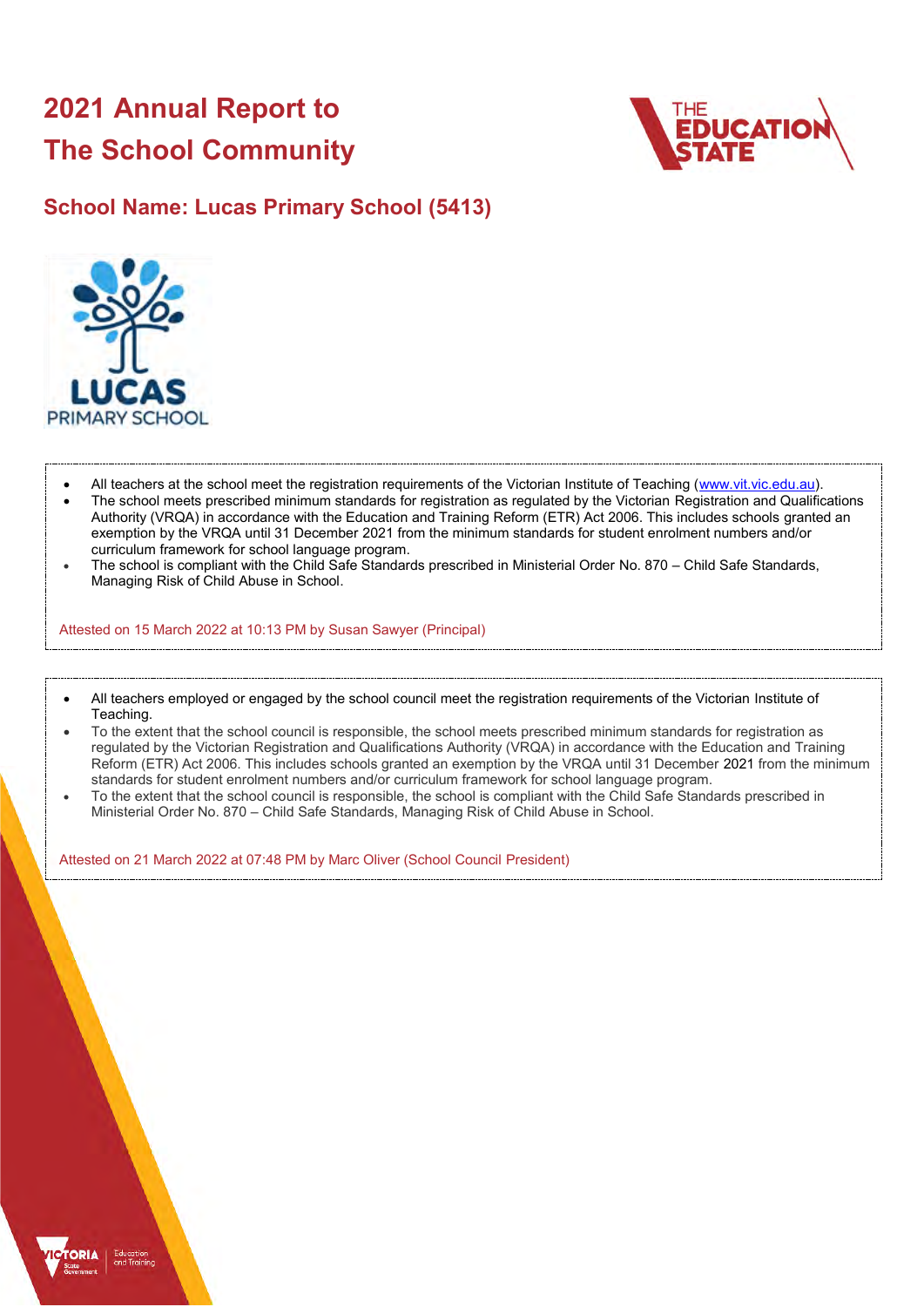

# How to read the Annual Report

## What does the *'About Our School'* commentary section of this report refer to?

The 'About our school' commentary provides a brief background on the school, an outline of the school's performance over the year and future directions.

The 'School Context' describes the school's vision, values and purpose. Details include the school's geographic location, size and structure, social characteristics, enrolment characteristics and special programs.

The 'Framework for Improving Student Outcomes (FISO)' section includes the improvement initiatives the school has selected and the progress they have made towards achieving them through the implementation of their School Strategic Plan and Annual Implementation Plan.

### What does the *'Performance Summary'* section of this report refer to?

The Performance Summary includes the following:

#### **School Profile**

- student enrolment information
- the school's 'Student Family Occupation and Education' category
- a summary of parent responses in the Parent Opinion Survey, shown against the statewide average for Primary schools
- school staff responses in the area of School Climate in the School Staff Survey, shown against the statewide average for Primary schools

#### **Achievement**

- English and Mathematics for Teacher Judgements against the curriculum
- English and Mathematics for National Literacy and Numeracy tests (NAPLAN).

#### **Engagement**

Student attendance at school

#### **Wellbeing**

Student responses to two areas in the Student Attitudes to School Survey:

- Sense of Connectedness
- Management of Bullying

Results are displayed for the latest year and the average of the last four years (where available). As NAPLAN tests were not conducted in 2020, the NAPLAN 4-year average is the average of 2018, 2019 and 2021 data in the 2021 Performance Summary.

## Considering COVID-19 when interpreting the Performance Summary

The Victorian community's experience of COVID-19, including remote and flexible learning, had a significant impact on normal school operations in 2020 and 2021. This impacted the conduct of assessments and surveys. Readers should be aware of this when interpreting the Performance Summary.

For example, in 2020 and 2021 school-based surveys ran under changed circumstances, and NAPLAN was not conducted in 2020. Absence and attendance data during this period may have been influenced by local processes and procedures adopted in response to remote and flexible learning.

Schools should keep this in mind when using this data for planning and evaluation purposes.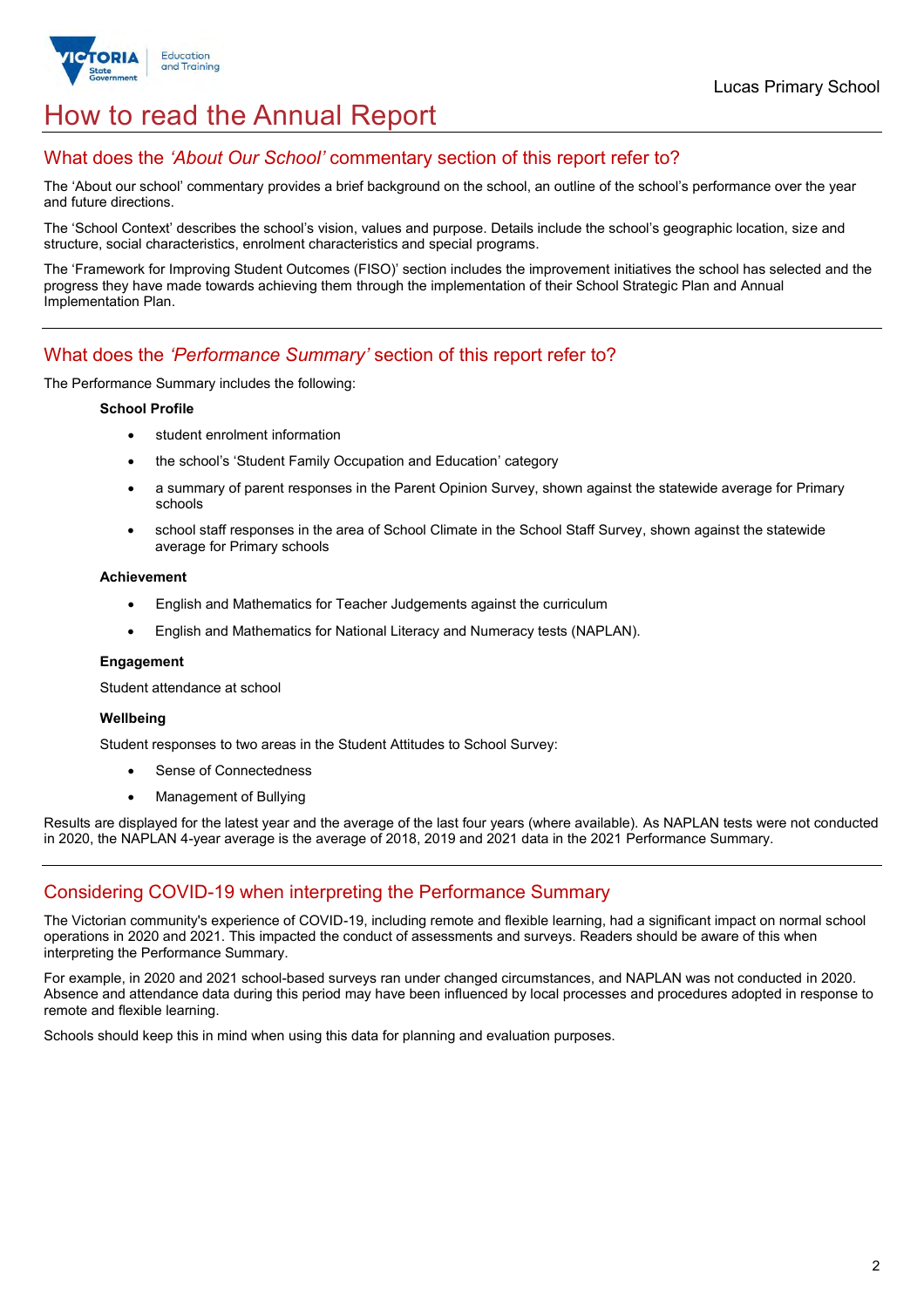

## How to read the Annual Report (continued)

#### What do *'Similar Schools'* refer to?

Similar Schools are a group of Victorian government schools with similar characteristics to the school.

This grouping of schools has been created by comparing each school's socio-economic background of students, the number of non-English speaking students and the school's size and location.

### What does *'NDP'* or '*NDA*' mean?

'NDP' refers to no data being published for privacy reasons or where there are insufficient underlying data. For example, very low numbers of participants or characteristics that may lead to identification will result in an 'NDP' label.

'NDA' refers to no data being available. Some schools have no data for particular measures due to low enrolments. There may be no students enrolled in some year levels, so school comparisons are not possible.

Note that new schools only have the latest year of data and no comparative data from previous years. The Department also recognises unique circumstances in Specialist, Select Entry, English Language, Community Schools and schools that changed school type recently, where school-to-school comparisons are not appropriate.

## What is the *'Victorian Curriculum'*?

The Victorian Curriculum F–10 sets out what every student should learn during his or her first eleven years of schooling. The curriculum is the common set of knowledge and skills required by students for life-long learning, social development and active and informed citizenship.

The Victorian Curriculum is assessed through teacher judgements of student achievement based on classroom learning.

The curriculum has been developed to ensure that school subjects and their achievement standards enable continuous learning for all students, including students with disabilities.

The 'Towards Foundation Level Victorian Curriculum' is integrated directly into the curriculum and is referred to as 'Levels A to D'.

'Levels A to D' may be used for students with disabilities or students who may have additional learning needs. These levels are not associated with any set age or year level that links chronological age to cognitive progress (i.e., there is no age expected standard of achievement for 'Levels A to D').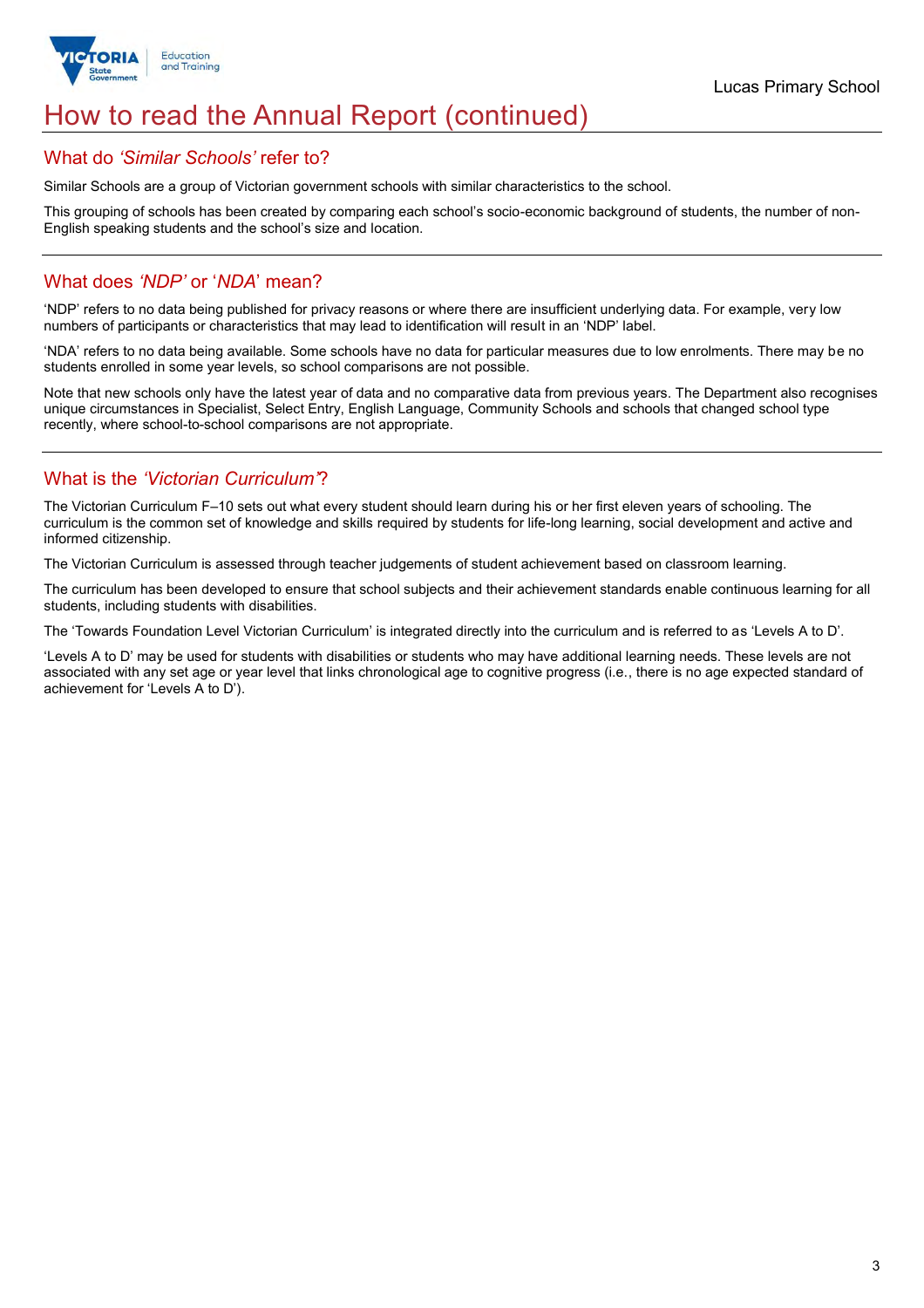

## **About Our School**

## School context

Lucas Primary School is a new primary school situated in the suburb of Lucas, west of Ballarat's central business district. The school opened in 2020 with an enrolment of 71. The enrolment in 2021 was 175 which included nine classes. There were 14.8 equivalent full time staff including 2 Principal Class, 13 teachers and 4 Education Support Staff. The school has been master planned to allow for a peak enrolment of 475 students in the future. The school features state of the art facilities including two learning community buildings, a Performing Arts and Physical Education facility, a Specialist Pavilion for Visual Arts and STEM and an administration building.

Our vision is to empower all students to achieve their best, promoting high quality learning and teaching and excellence in all areas. We provide an engaging and challenging curriculum that caters for the needs of all learners within a positive, inclusive and supportive learning community. Our aim is for all students to develop the knowledge, skills and attributes to achieve success in learning and life. We value and promote strong home-school partnerships and connections with the wider community. All practices reflect the school's values of respect, responsibility, excellence and growth.

A comprehensive curriculum is offered throughout the school based on the Victorian Curriculum with a strong focus on the core areas of literacy and numeracy. The school's Instructional Model provides the framework for high quality, consistent practice in all classrooms, incorporating evidence based high impact teaching strategies. Clear learning intentions and success criteria are developed for all lessons, with explicit teaching provided at students' point of need. Data is collected and used to provide a differentiated program ensuring challenge and support for all learners. Students in all year levels have reading, writing and numeracy goals they are continually working towards to maximise their learning growth. Feedback and reflection are important elements of all lessons. In 2021, specialist lessons were provided in Visual Arts, Physical Education and Performing Arts.

## Framework for Improving Student Outcomes (FISO)

The Framework for Improving Student Outcomes (FISO) has four priority areas - Excellence in teaching and learning, Professional leadership, Positive climate for learning and Community engagement in learning. Throughout 2021 the school implemented a range of practices to enhance these areas, with a focus on 'Excellence in teaching and learning' and the development of high quality, consistent practice across the school.

Although there was a significant period of remote learning, the school was still able to achieve most aspects of the Annual Implementation Plan (AIP) and complete a comprehensive school review. As part of the achievement goal, a whole school Instructional Model was implemented in all classrooms. Remote learning tasks also included key components of the model including a warm up, hook, learning intention, success criteria, differentiated tasks and explicit teaching through videos and WebEx sessions.

In the area of engagement, the school focused on building school pride, connectedness and positive home-school partnerships. While many whole school events were not able to be held in person due to COVID restrictions, a strong focus was still placed on 'Community engagement in learning'. Regular interactions with students and parents via WebEx during remote learning and some whole school virtual events enabled positive home-school connections to be fostered.

As a new school in our second year of operation, we are proud of our achievements in relation to our AIP and the practices we have established so far. This was strongly endorsed through the school review process which included a self evaluation, consultation with students, staff and parents and verification by a review panel.

As a school, we embraced the challenges presented in 2021 with a positive mindset and made the most of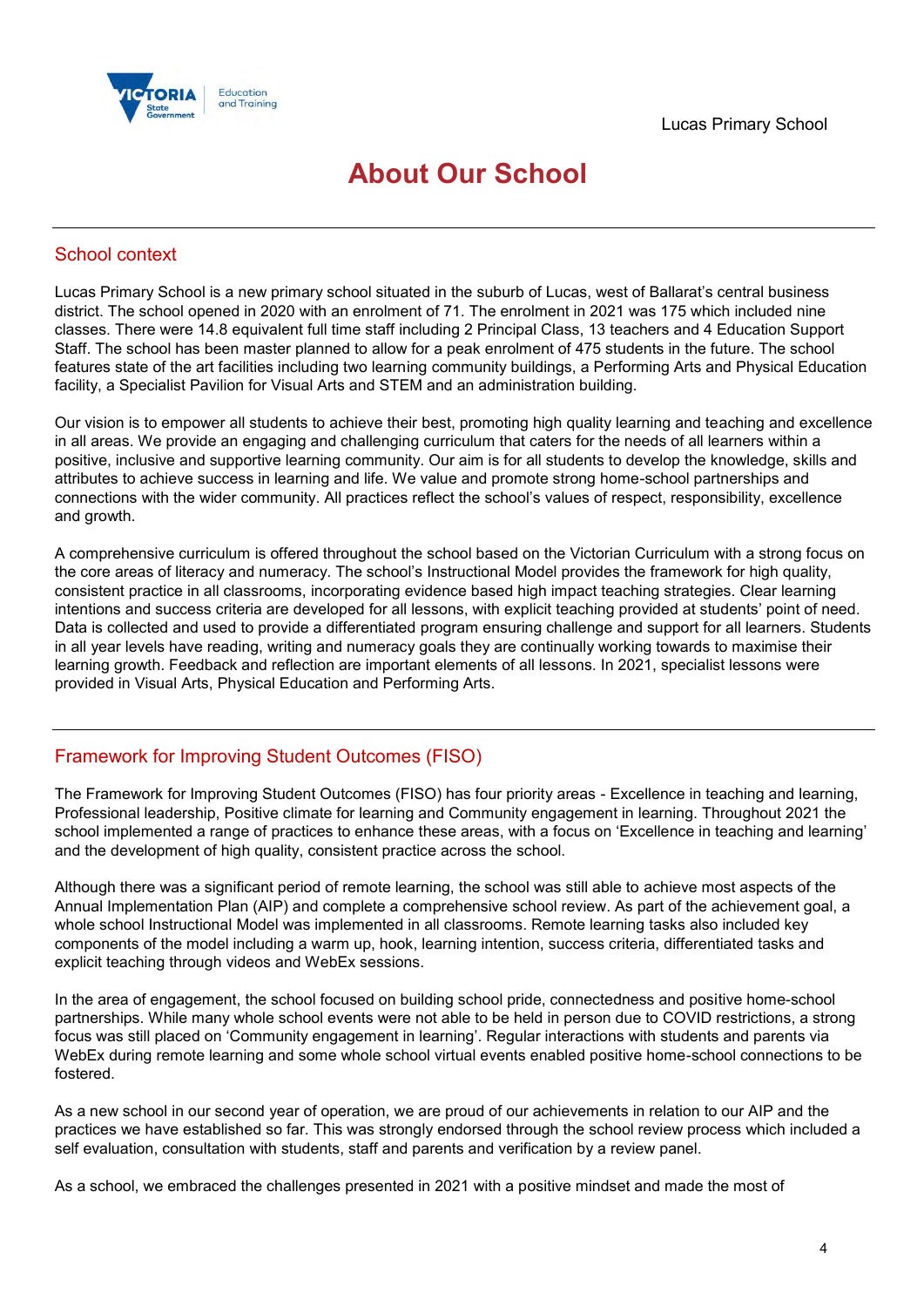

opportunities available. In 2022 we are looking forward to implementing our new Strategic Plan.

## Achievement

In 2021, the school focussed on its AIP goal of maximising the learning growth of all students in Literacy and Numeracy.

The school's Instructional Model was implemented to a high level across the school and was well supported by teacher professional learning. This included school based sessions led by staff, two curriculum days with educational consultant Andrea Hillbrick focussing on Numeracy and ongoing work within Professional Learning Communities (PLCs). Weekly planners, curriculum documentation and learning walks clearly showed evidence of the Instructional Model in action.

A whole school assessment schedule and data base continued to be used as the basis for the collection and monitoring of achievement data. Data walls were created for reading, writing and number to track growth and ensure 'faces on the data'. All students had reading, writing and numeracy goals they were continually working towards to maximise their learning growth.

Evidence gathered through the school review process strongly endorsed progress made in implementing high quality consistent practice across the school since opening in 2020. Assessment data, Victorian Curriculum teacher judgements and NAPLAN results show positive student achievement and learning growth, further endorsing work undertaken in this area.

During remote learning, teachers were committed to maintaining the continuity of learning for all students. This was achieved through differentiated learning tasks provided via Seesaw (Grades Prep to 2) and Google Classroom (Grades 3-6), explicit teaching through videos, WebEx conferences and online class meetings. Overall students engaged well with learning tasks and stayed connected throughout this period. Parents are to be commended for their efforts and support during this challenging time.

## **Engagement**

The school's engagement goal in 2021 was to build school pride, connectedness and positive home-school partnerships.

Throughout the year, the school was committed to engaging with families and continuing to foster strong partnerships even though 'in person' opportunities were limited due to COVID restrictions. Learning continued to be celebrated through assemblies, the newsletter and in student portfolios. Families highly valued the introduction of Seesaw as a method for ongoing two way communication and to share in their child's learning. Photos, work samples and videos were shared regularly to enable families to stay connected and build positive partnerships.

Although there were still limited opportunities to be involved in the wider community in 2021, it was exciting to have our captains represent the school in the Ballarat ANZAC Day march and the 'Honoured in Lucas Launch' in Term 2 and to be involved in a tree planting activity at the local park in Term 4. A highly successful family carols night was held in December which was very well attended and a wonderful opportunity to come together as a school community.

Results from the 2021 Parent Opinion Survey in School Support and School Connectedness and the Student Attitudes to School Survey in School Connectedness show the percentage of positive responses all above 90% which reflects positively on the work undertaken in this area.

The school achieved positive student attendance rates in 2021, with the average number of days absent below the state average. The importance of student attendance is emphasised regularly with all extended absences followed up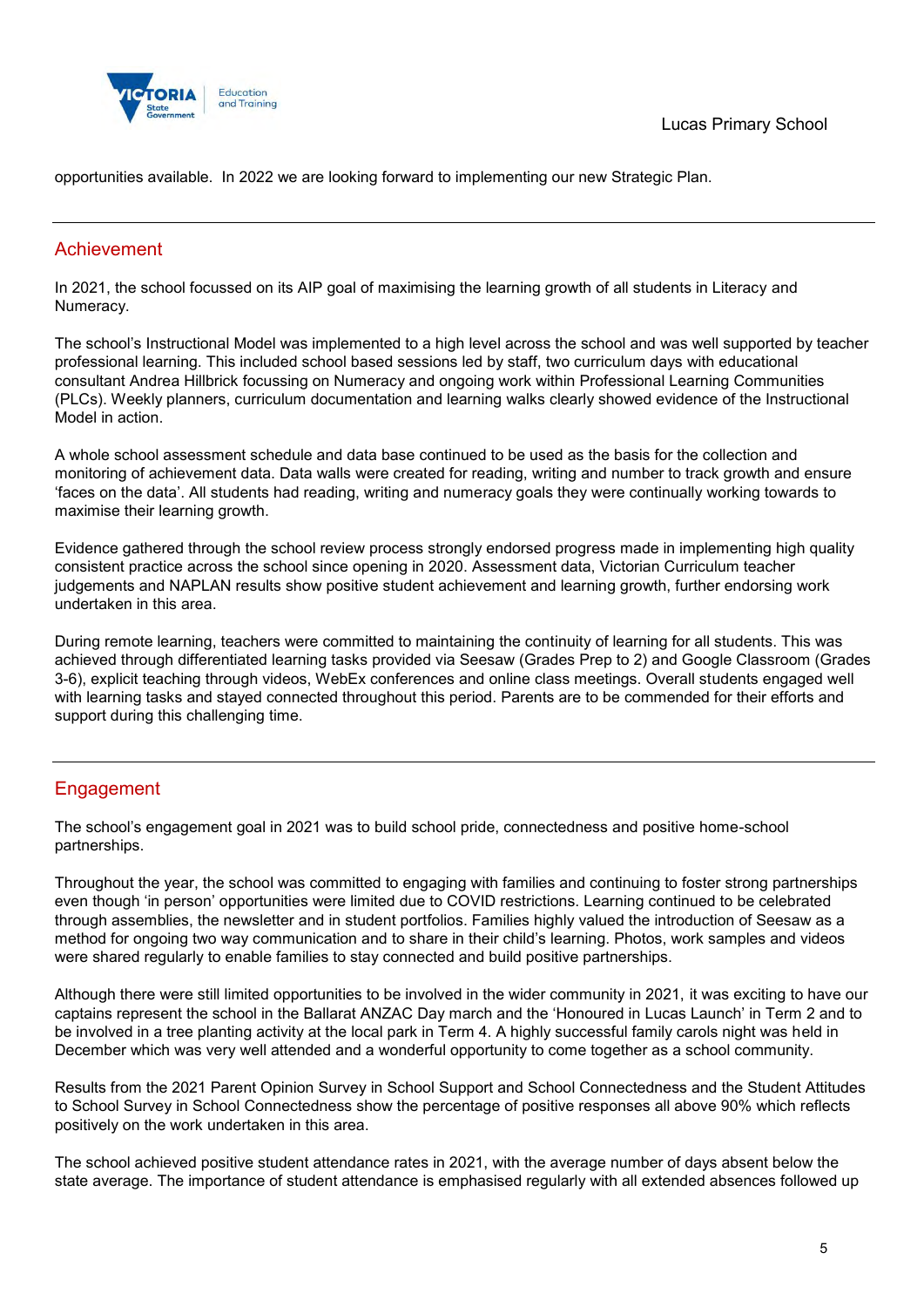

promptly and support offered to families where attendance is a concern.

## **Wellbeing**

The AIP wellbeing goal in 2021 was to enhance student wellbeing and create a positive climate for learning.

The school values continue to be an important part of the school culture and are on display, explicitly taught and referred to regularly. Dojo points are used across the school to highlight the values on a daily basis and promote how they are shown in words and actions. Awards at assembly also focus on the values, ensuring positive behaviours are acknowledged and celebrated.

The Respectful Relationships program was introduced in 2021 to further support the achievement of our wellbeing goal. Lessons are conducted weekly focusing on the key areas within this program. The school also participated in CUST (Cultural Understanding and Safety Training) in Term 4 which provided an opportunity to reflect and build on our practices to ensure a safe and inclusive environment for all.

Data from the Student Attitudes to School survey showed achievement of all AIP targets, with the percentage of positive responses all above 90% in Sense of Inclusion and the Student Safety variables, Advocate at School, Managing Bullying and Respect for Diversity.

## Finance performance and position

Centrally held and issued funds were carefully managed with an estimated deficit of \$70322. This deficit is a result of the additional spending undertaken after the reduced spending of 2020 due to Covid 19. In revenue terms, we received 109.3% of expected funds, which included 87.5% payment of Essential Student Learning Items. 25.5% of students received Camps, Sports & Excursion Funds. There were significantly increased costs associated with Contract Cleaning, that were supported by Uplift Cleaning Grants due to Covid 19 high touch area cleaning and additional cleaning required.

All funds held by Lucas Primary School as at 31.12.2021 were reported and certified by School Council at the February 2022 meeting, with the Financial Commitment Summary being presented and accepted. Required Financial Attestation was completed by both the Principal and Business Manager, as per department requirements.

#### **For more detailed information regarding our school please visit our website at <http://lucasps.vic.edu.au/>**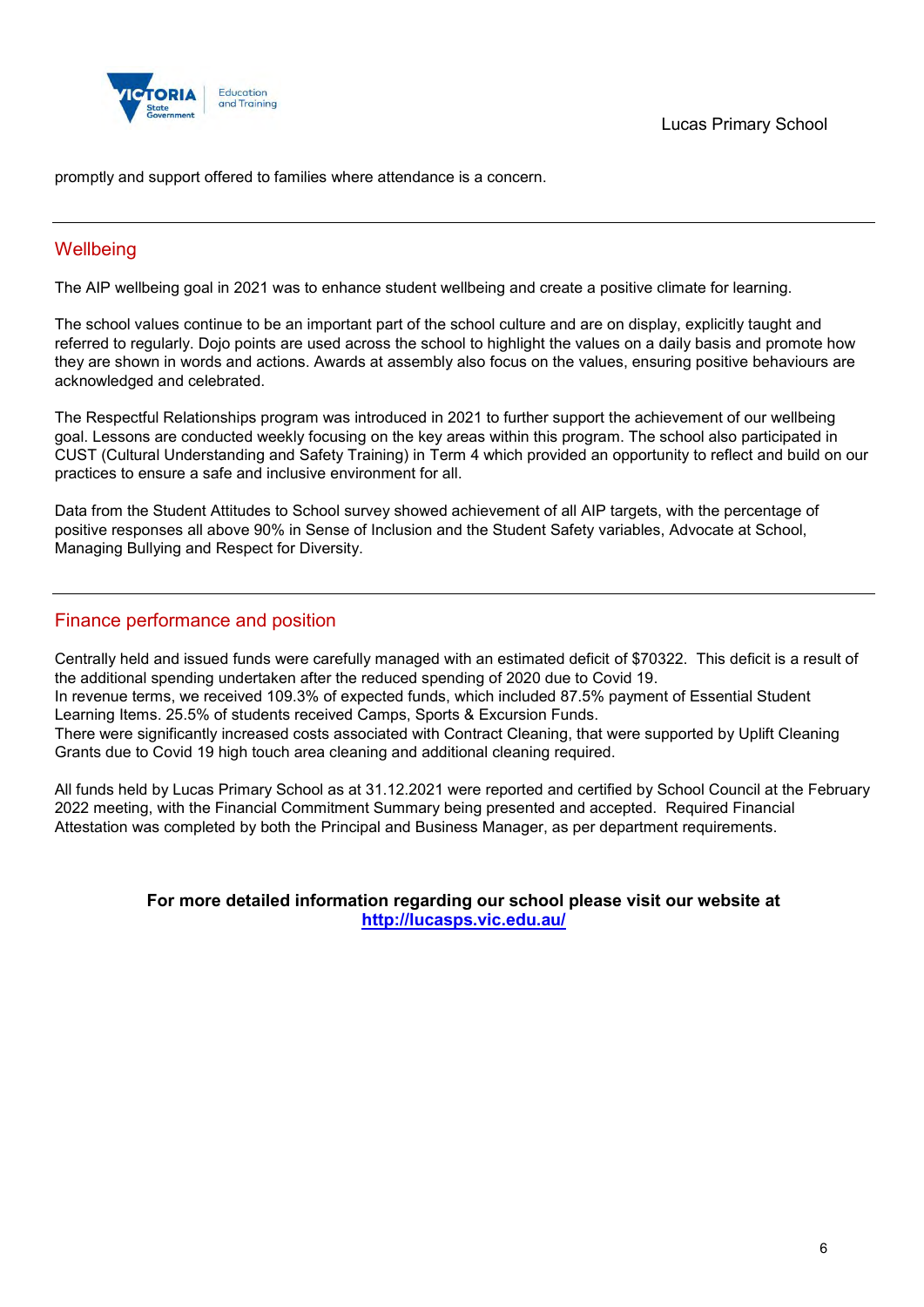

# **Performance Summary**

The Performance Summary for government schools provides an overview of how this school is contributing to the objectives of the Education State and how it compares to other Victorian government schools.

All schools work in partnership with their school community to improve outcomes for children and young people. Sharing this information with parents and the wider school community helps to support community engagement in student learning, a key priority of the Framework for Improving Student Outcomes.

Refer to the 'How to read the Annual Report' section for help on how to interpret this report.

## SCHOOL PROFILE

#### **Enrolment Profile**

A total of 156 students were enrolled at this school in 2021, 87 female and 69 male.

9 percent of students had English as an additional language and NDP percent were Aboriginal or Torres Strait Islander.

#### **Overall Socio-Economic Profile**

The overall school's socio-economic profile is based on the school's Student Family Occupation and Education index (SFOE).

SFOE is a measure of socio-educational disadvantage of a school, based on educational and employment characteristics of the parents/carers of students enrolled at the school. Possible SFOE band values are: Low, Low-Medium, Medium and High. A 'Low' band represents a low level of socio-educational disadvantage, a 'High' band represents a high level of socio-educational disadvantage.

This school's SFOE band value is: Low - Medium

#### **Parent Satisfaction Summary**

The percent endorsement by parents on their school satisfaction level, as reported in the annual Parent Opinion Survey.

Percent endorsement indicates the percent of positive responses (agree or strongly agree) from parents who responded to the survey.



#### **School Staff Survey**

The percent endorsement by staff on School Climate, as reported in the annual School Staff Survey.

Percent endorsement indicates the percent of positive responses (agree or strongly agree) from staff who responded to the survey.

Data is suppressed for schools with three or less respondents to the survey for confidentiality reasons.

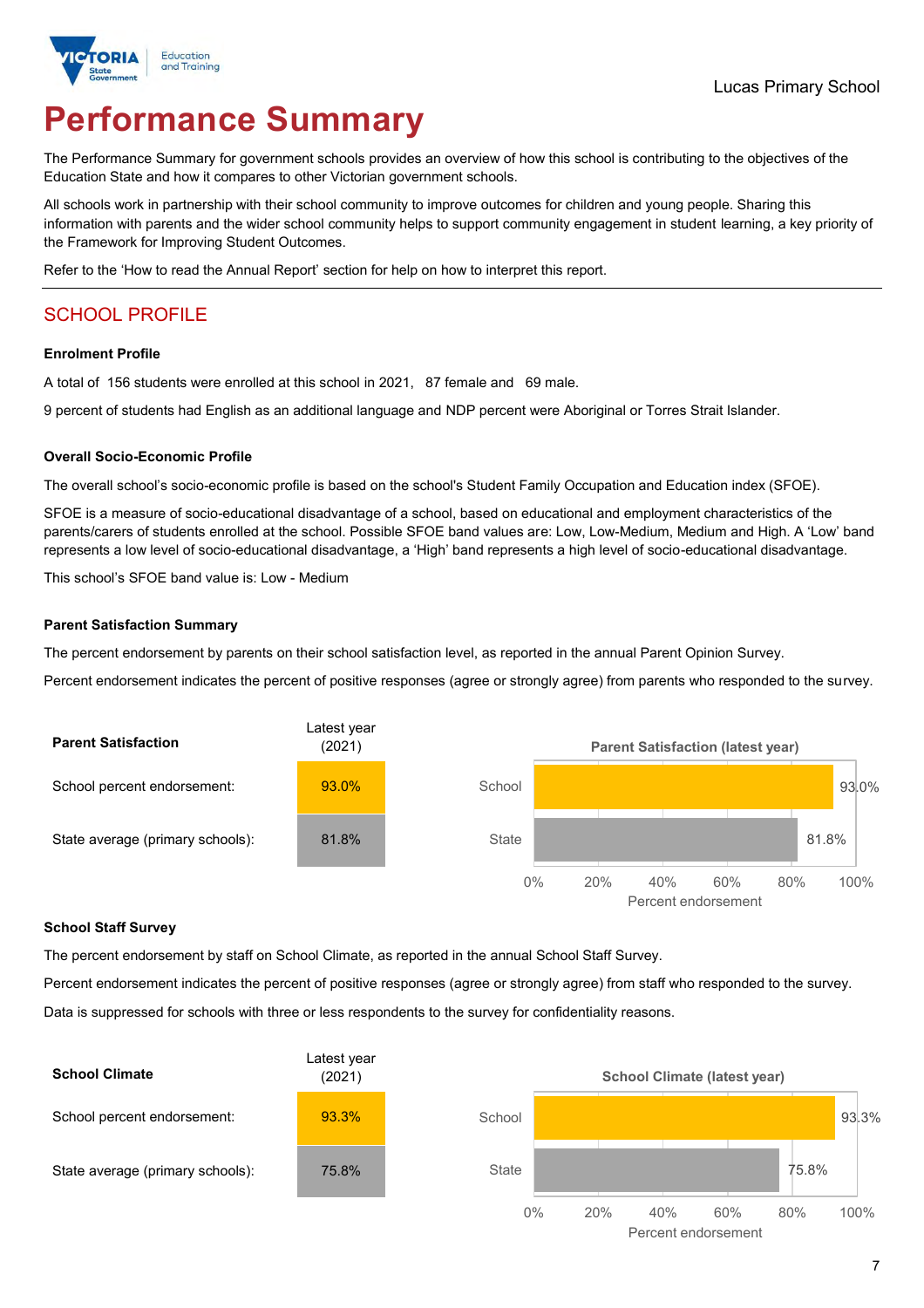

## ACHIEVEMENT

*Key: 'Similar Schools' are a group of Victorian government schools that are like this school, taking into account the school's socioeconomic background of students, the number of non-English speaking students and the size and location of the school.*

#### **Teacher Judgement of student achievement**

Percentage of students working at or above age expected standards in English and Mathematics.



Percent students at or above age expected level

| <b>Mathematics</b><br>Years Prep to 6                             | Latest year<br>(2021) |
|-------------------------------------------------------------------|-----------------------|
| School percent of students at or above age<br>expected standards: | 88.6%                 |
| Similar Schools average:                                          | 83.9%                 |
| State average:                                                    | 84.9%                 |

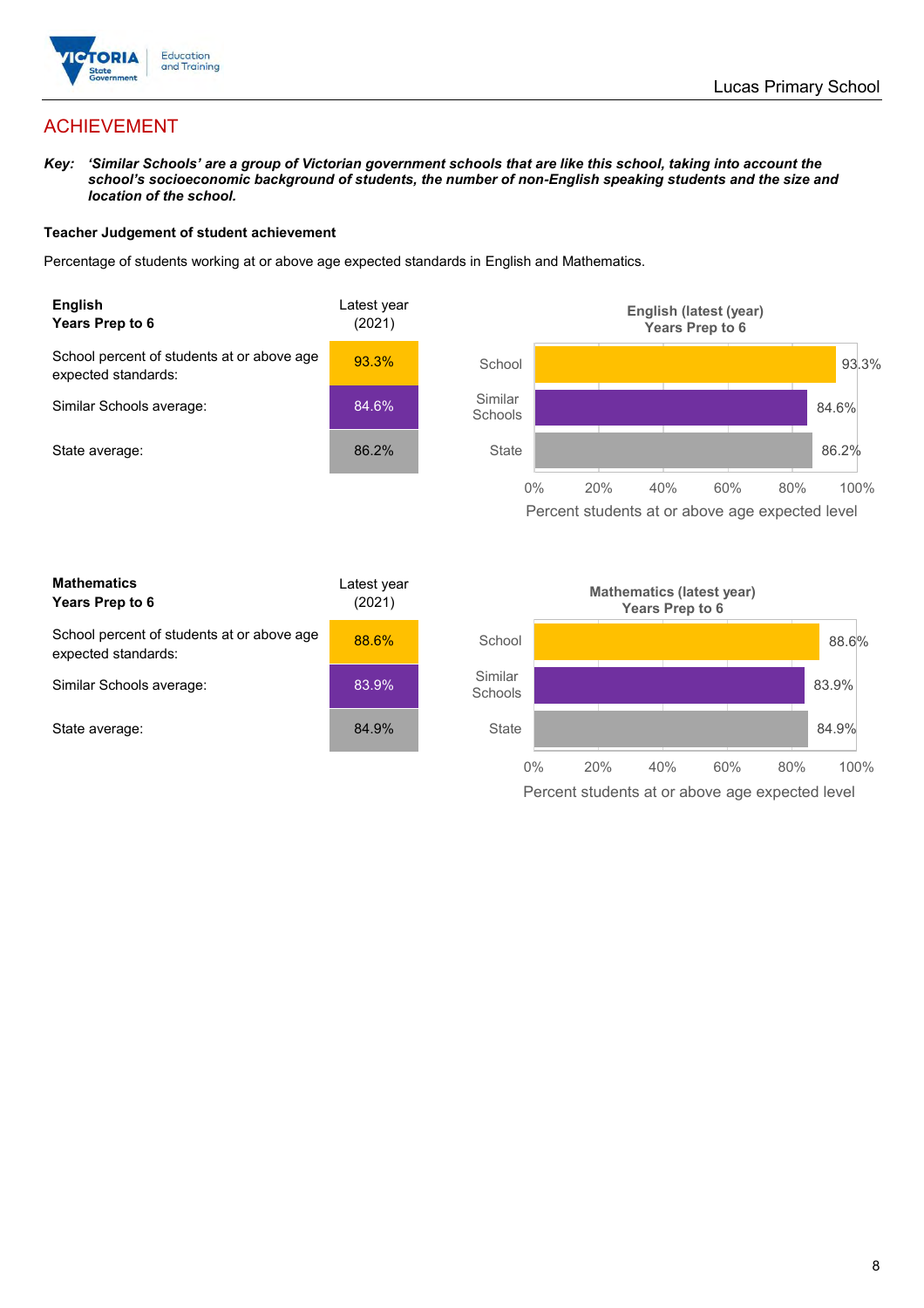

## ACHIEVEMENT (continued)

*Key: 'Similar Schools' are a group of Victorian government schools that are like this school, taking into account the school's socioeconomic background of students, the number of non-English speaking students and the size and location of the school.*

#### **NAPLAN**

Percentage of students in the top three bands of testing in NAPLAN.

Note: NAPLAN tests were not conducted in 2020, hence the 4-year average is the average of 2018, 2019 and 2021 data.

| Reading<br>Year <sub>3</sub>                      | Latest year<br>(2021) | 4-year<br>average |                    | <b>NAPLAN Reading (latest year)</b><br>Year 3                              |
|---------------------------------------------------|-----------------------|-------------------|--------------------|----------------------------------------------------------------------------|
| School percent of students in<br>top three bands: | 92.3%                 | 92.3%             | School             | 92.3%                                                                      |
| Similar Schools average:                          | 75.9%                 | 75.1%             | Similar<br>Schools | 75.9%                                                                      |
| State average:                                    | 76.9%                 | 76.5%             | State              | 76.9%                                                                      |
|                                                   |                       |                   | $0\%$              | 20%<br>40%<br>60%<br>100%<br>80%<br>Percent of students in top three bands |
| <b>Reading</b><br>Year 5                          | Latest year<br>(2021) | 4-year<br>average |                    | <b>NAPLAN Reading (latest year)</b><br>Year 5                              |
| School percent of students in<br>top three bands: | 80.0%                 | 80.0%             | School             | 80.0%                                                                      |
| Similar Schools average:                          | 68.0%                 | 65.8%             | Similar<br>Schools | 68.0%                                                                      |
| State average:                                    | 70.4%                 | 67.7%             | State              | 70.4%                                                                      |
|                                                   |                       |                   | $0\%$              | 20%<br>40%<br>60%<br>80%<br>100%<br>Percent of students in top three bands |
| <b>Numeracy</b><br>Year <sub>3</sub>              | Latest year<br>(2021) | 4-year<br>average |                    | <b>NAPLAN Numeracy (latest year)</b><br>Year <sub>3</sub>                  |
| School percent of students in<br>top three bands: | 84.6%                 | 84.6%             | School             | 84.6%                                                                      |
| Similar Schools average:                          | 67.6%                 | 68.9%             | Similar<br>Schools | 67.6%                                                                      |
| State average:                                    | 67.6%                 | 69.1%             | <b>State</b>       | 67.6%                                                                      |
|                                                   |                       |                   | $0\%$              | 20%<br>40%<br>60%<br>100%<br>80%<br>Percent of students in top three bands |
| <b>Numeracy</b><br>Year 5                         | Latest year<br>(2021) | 4-year<br>average |                    | <b>NAPLAN Numeracy (latest year)</b><br>Year 5                             |
| School percent of students in<br>top three bands: | 72.7%                 | 72.7%             | School             | 72.7%                                                                      |
| Similar Schools average:                          | 54.2%                 | 55.3%             | Similar<br>Schools | 54.2%                                                                      |
| State average:                                    | 61.6%                 | 60.0%             | State              | 61.6%                                                                      |
|                                                   |                       |                   | $0\%$              | 20%<br>40%<br>60%<br>80%<br>100%                                           |

Percent of students in top three bands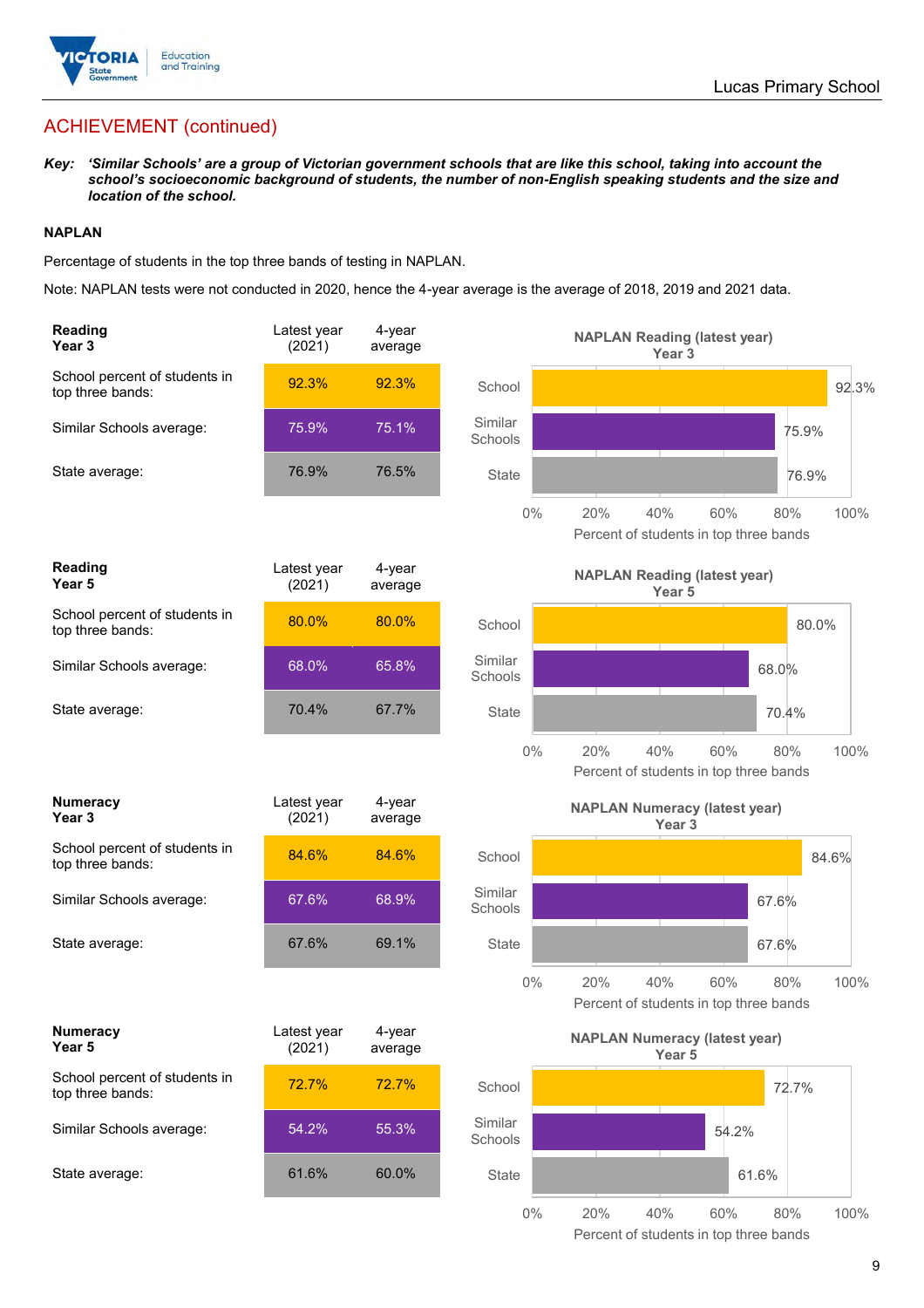

## ACHIEVEMENT (continued)

#### **NAPLAN Learning Gain**

NAPLAN learning gain is determined by comparing a student's current year result relative to the results of all 'similar' Victorian students (i.e., students in all sectors in the same year level who had the same score two years prior). If the current year result is in the top 25 percent, their gain level is categorised as 'High'; middle 50 percent is 'Medium'; bottom 25 percent is 'Low'.

#### **Learning Gain Year 3 (2019) to Year 5 (2021)**



Lucas Primary School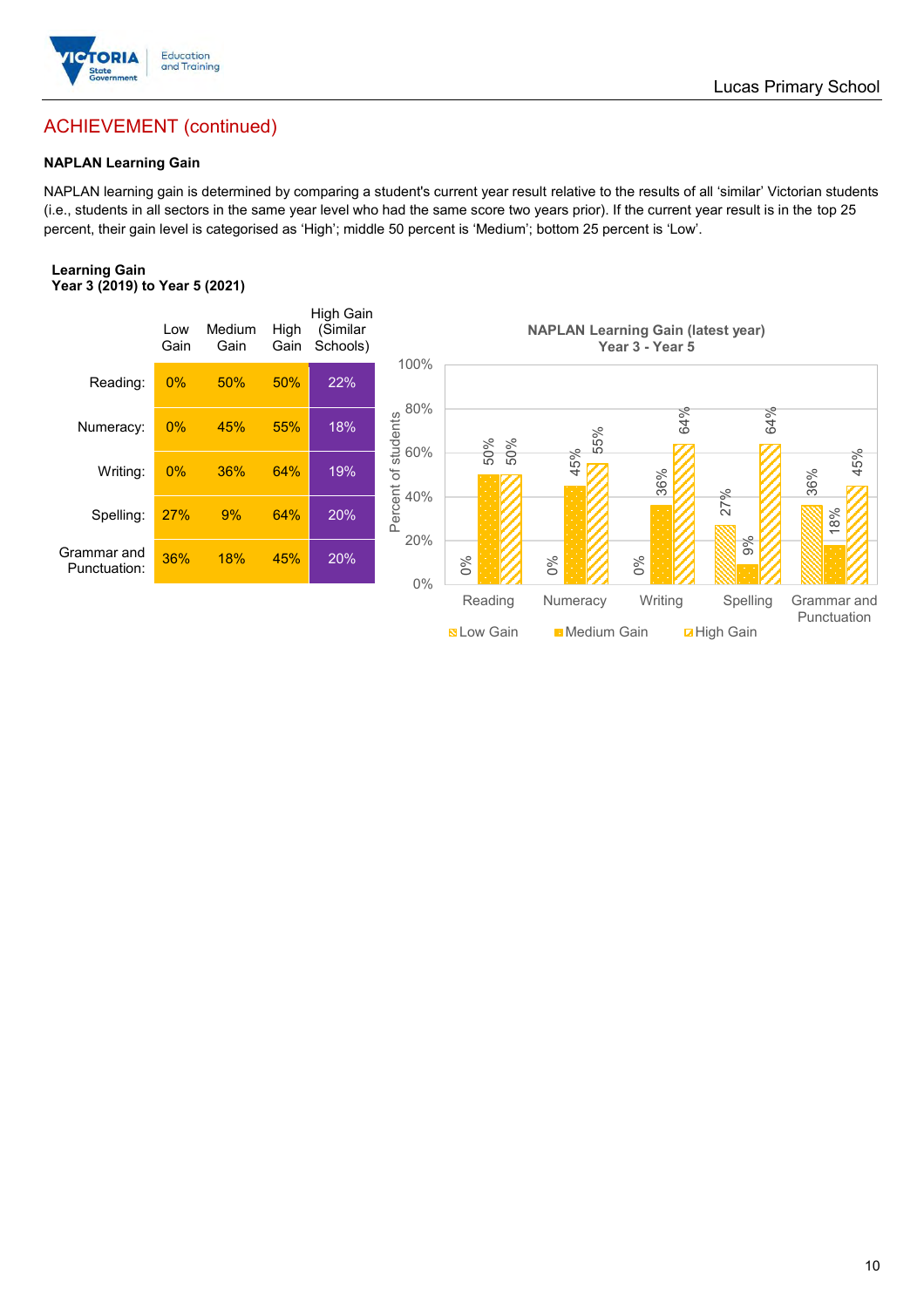

## ENGAGEMENT

*Key: 'Similar Schools' are a group of Victorian government schools that are like this school, taking into account the school's socioeconomic background of students, the number of non-English speaking students and the size and location of the school.*

#### **Average Number of Student Absence Days**

Absence from school can impact on students' learning. Common reasons for non-attendance include illness and extended family holidays. Absence and attendance data in 2020 and 2021 may have been influenced by COVID-19.



#### **Attendance Rate (latest year)**

|                                             | Prep | Year 1 | Year 2 | Year 3 | Year 4 | Year 5 | Year 6 |
|---------------------------------------------|------|--------|--------|--------|--------|--------|--------|
| Attendance Rate by year level<br>$(2021)$ : | 94%  | 92%    | 94%    | 94%    | 94%    | 94%    | 93%    |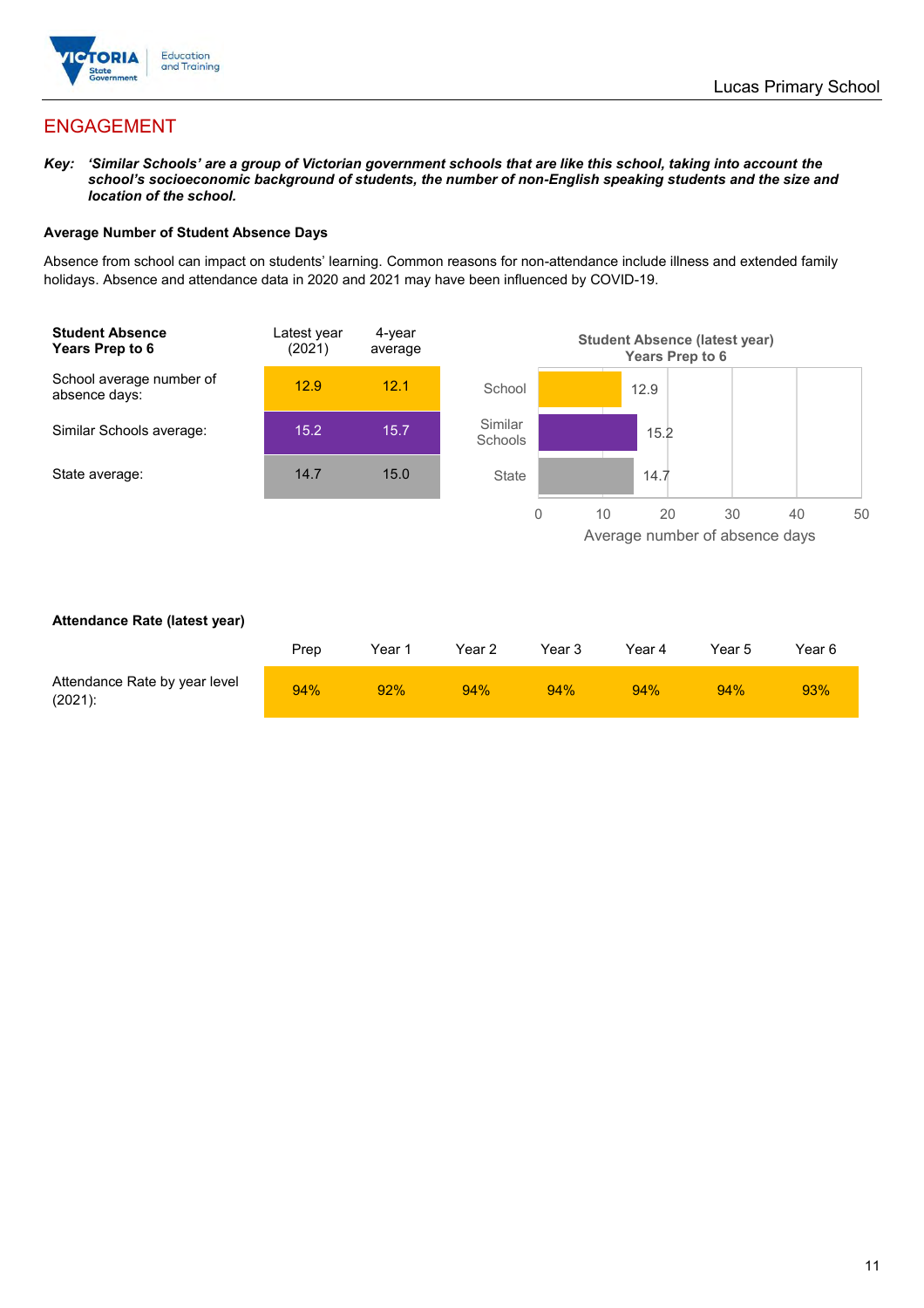

## **WELLBEING**

*Key: 'Similar Schools' are a group of Victorian government schools that are like this school, taking into account the school's socioeconomic background of students, the number of non-English speaking students and the size and location of the school.*

#### **Student Attitudes to School – Sense of Connectedness**

The percent endorsement on Sense of Connectedness factor, as reported in the Attitudes to School Survey completed annually by Victorian government school students, indicates the percent of positive responses (agree or strongly agree).



*Due to lower participation rates, differences in the timing of the survey/length of survey period and the general impact of Covid19 across 2020 and 2021, data are often not comparable with previous years or within similar school groups. Care should be taken when interpreting these results.*



#### **Student Attitudes to School – Management of Bullying**

The percent endorsement on Management of Bullying factor, as reported in the Attitudes to School Survey completed annually by Victorian government school students, indicates the percent of positive responses (agree or strongly agree).

| <b>Management of Bullying</b><br>Years 4 to 6 | Latest year<br>(2021) | 4-year<br>average |  |
|-----------------------------------------------|-----------------------|-------------------|--|
| School percent endorsement:                   | 94.3%                 | 94.3%             |  |
| Similar Schools average:                      | 77.1%                 | 77.8%             |  |
| State average:                                | 78.4%                 | 79.7%             |  |

*Due to lower participation rates, differences in the timing of the survey/length of survey period and the general impact of Covid19 across 2020 and 2021, data are often not comparable with previous years or within similar school groups. Care should be taken when interpreting these results.*

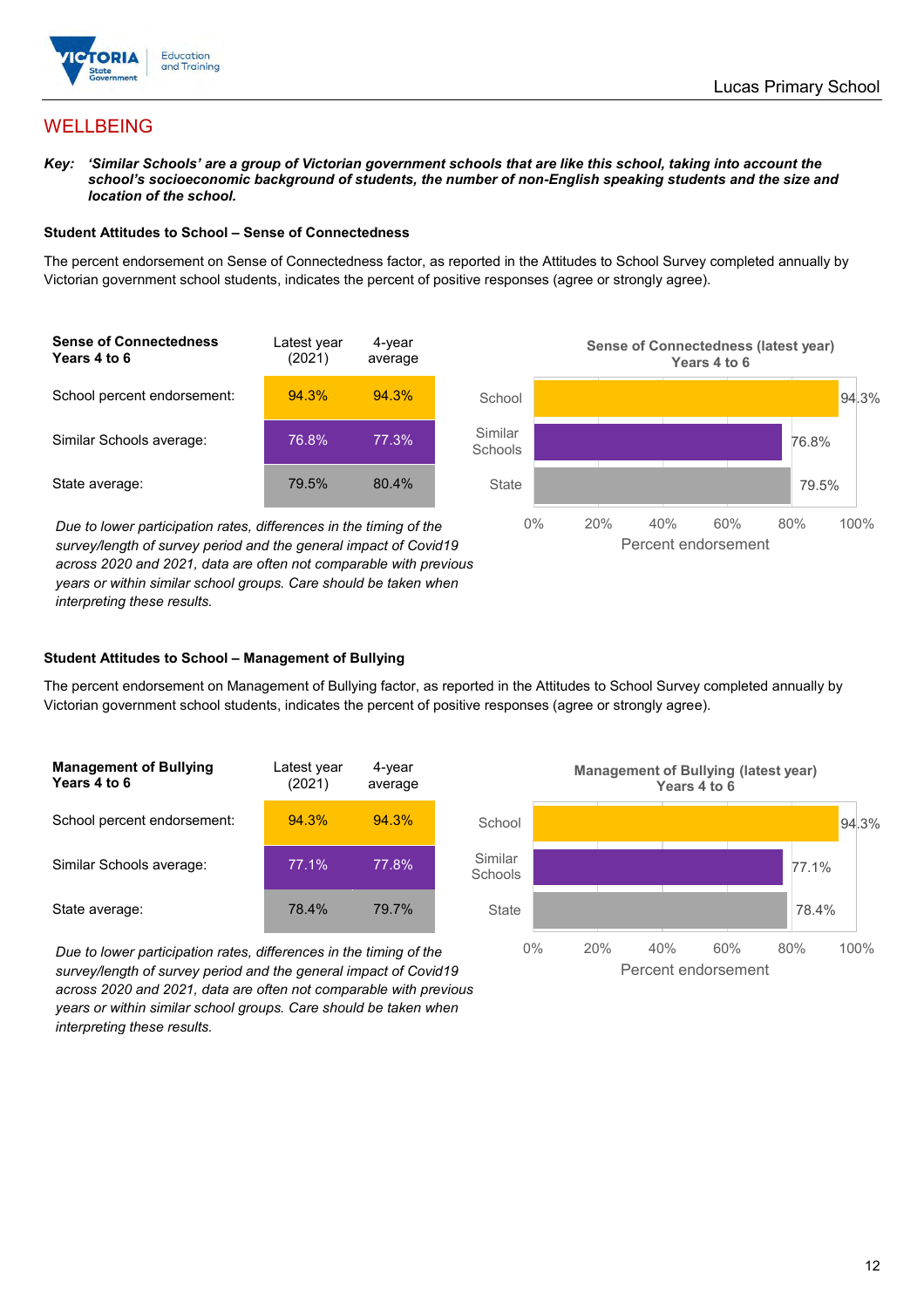

# **Financial Performance and Position**

FINANCIAL PERFORMANCE - OPERATING STATEMENT SUMMARY FOR THE YEAR ENDING 31 DECEMBER, 2021

| <b>Revenue</b>                  | <b>Actual</b> |
|---------------------------------|---------------|
| <b>Student Resource Package</b> | \$1,386,659   |
| Government Provided DET Grants  | \$269,264     |
| Government Grants Commonwealth  | \$8,488       |
| <b>Government Grants State</b>  | \$0           |
| Revenue Other                   | \$9,977       |
| <b>Locally Raised Funds</b>     | \$59,237      |
| <b>Capital Grants</b>           | \$0           |
| <b>Total Operating Revenue</b>  | \$1,733,624   |

| Equity <sup>1</sup>                                 | <b>Actual</b> |
|-----------------------------------------------------|---------------|
| Equity (Social Disadvantage)                        | \$23,144      |
| Equity (Catch Up)                                   | \$0           |
| <b>Transition Funding</b>                           | \$0           |
| Equity (Social Disadvantage - Extraordinary Growth) | \$10,986      |
| <b>Equity Total</b>                                 | \$34.131      |

| <b>Expenditure</b>                    | <b>Actual</b> |
|---------------------------------------|---------------|
| Student Resource Package <sup>2</sup> | \$1,365,817   |
| Adjustments                           | \$0           |
| <b>Books &amp; Publications</b>       | \$19,522      |
| Camps/Excursions/Activities           | \$16,130      |
| <b>Communication Costs</b>            | \$2,616       |
| Consumables                           | \$79,937      |
| Miscellaneous Expense <sup>3</sup>    | \$8,883       |
| <b>Professional Development</b>       | \$9,783       |
| Equipment/Maintenance/Hire            | \$59,505      |
| <b>Property Services</b>              | \$104,219     |
| Salaries & Allowances <sup>4</sup>    | \$89,068      |
| <b>Support Services</b>               | \$3,164       |
| Trading & Fundraising                 | \$236         |
| Motor Vehicle Expenses                | \$0           |
| Travel & Subsistence                  | \$0           |
| <b>Utilities</b>                      | \$45,067      |
| <b>Total Operating Expenditure</b>    | \$1,803,946   |
| <b>Net Operating Surplus/-Deficit</b> | (\$70,322)    |
| <b>Asset Acquisitions</b>             | \$0           |

(1) The equity funding reported above is a subset of the overall revenue reported by the school.

(2) Student Resource Package Expenditure figures are as of 24 Feb 2022 and are subject to change during the reconciliation process.

(3) Miscellaneous Expenses include bank charges, administration expenses, insurance and taxation charges.

(4) Salaries and Allowances refers to school-level payroll.